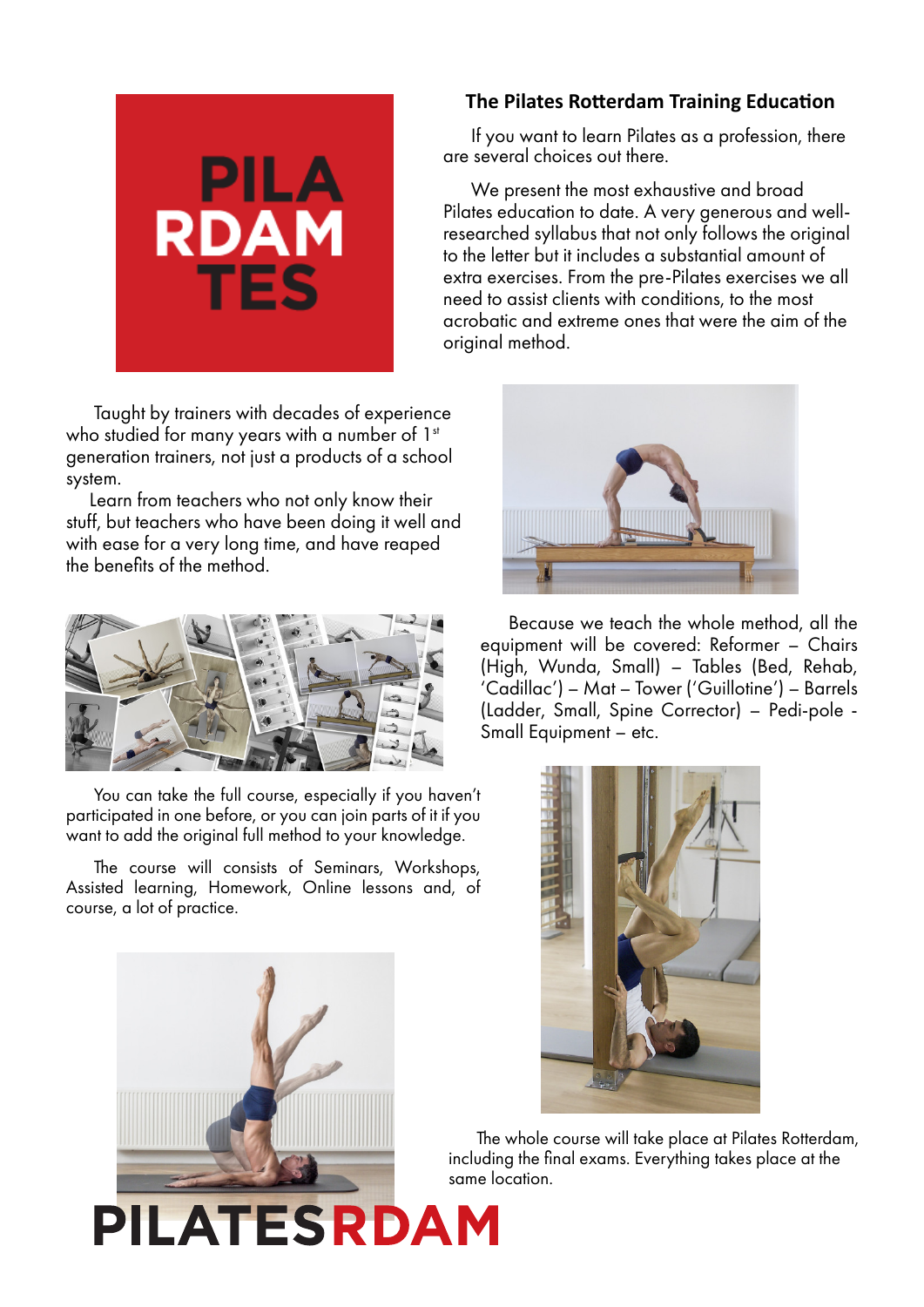Full participants will receive:

- 6 weekend seminars. Once a month (Sep 2021 - Feb 22)

- 30x 2 hour studio workshops + 24x 1  $\frac{1}{2}$  hours online support every Monday and Friday for 5-6 months.

- Homework assignments.
- Studio observing (number of hours depends on previous experience 200 to 600)
- Theory exam (Written test 3x)
- Practical exam (Teaching test 3x)
- Performance exam (Pilates execution test 3x)
- 10 Private sessions with Javier Velazquez

You can also join a partial education, picking as many items as you want (Seminars, workshops and/or support) or you can contact us to explain your wishes.



The course is divided in 3 sections: Novice to Standard, Standard to Advanced, Exceptional and Personal. Each sections has 3 exams.

The full participants can take 6 to a year to take all the exams. All exams must be passed to gain a certificate of completion (Pilates Rotterdam Trainers Course), otherwise a certificate of attendance would be issued.



You will learn 100% authentic Pilates, not someone's version or interpretation of it. No Pilates educations covers as much material as honestly. No brands or affiliations to hold us back, colour, limit or fake the work.

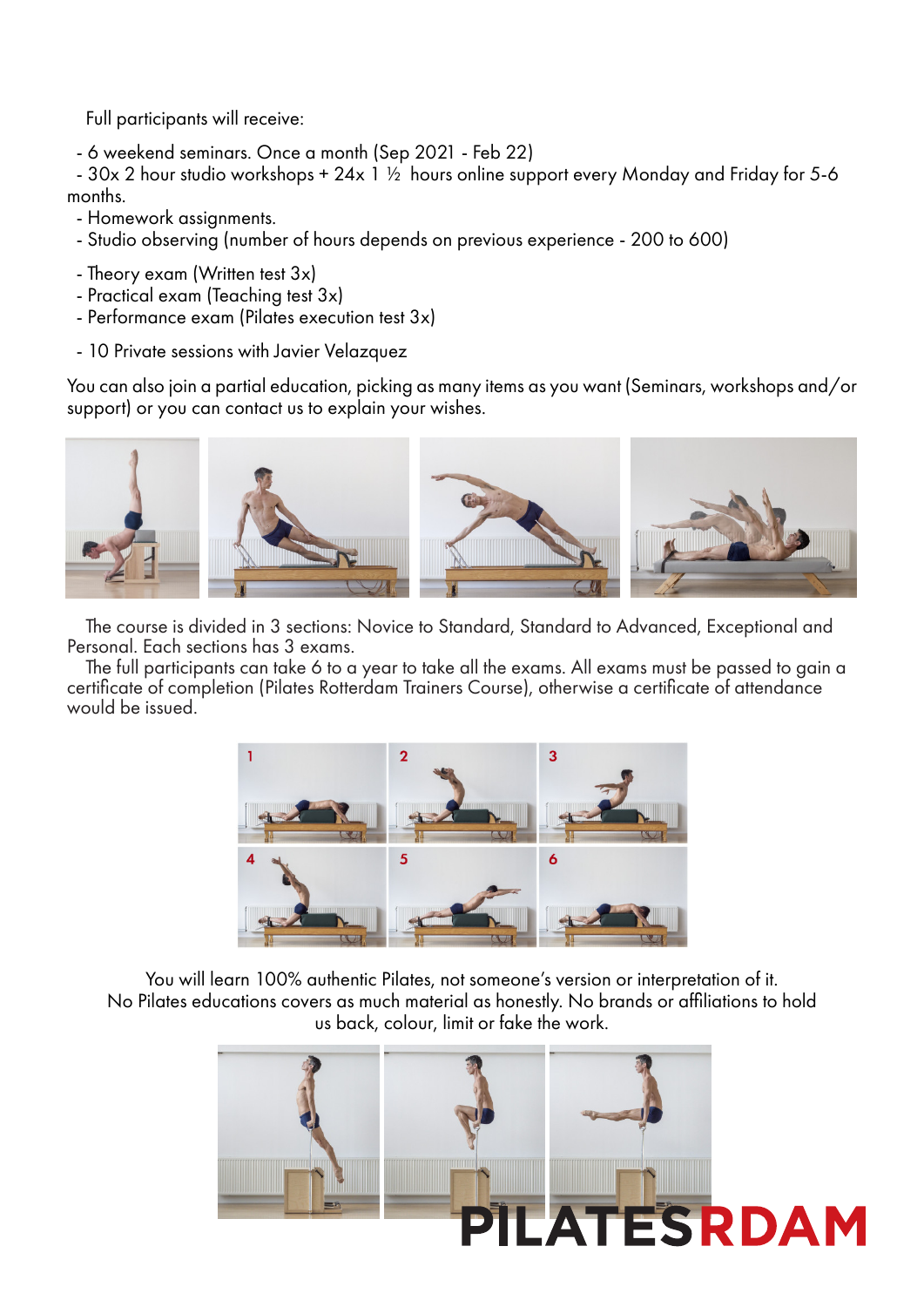

The most extensive coverage of the method based on decades of practice, teaching and research. With material simply unavailable in other available educations.

The combined knowledge of several of Joseph Pilates students together with the most authentic equipment to practice on.

Learn the method, how to successfully do it, then teach it and apply it.



The whole course (all included) is €6300 + BTW (payable in 3 installments) -Individual Seminar: €250 + BTW

- Individual Workshop + online: € 60 + BTW

Send us a quick email at info@pilatesrotterdam.nl if you want further information.

There is also the possibility of becoming part of the staff at Pilates Rotterdam during or after the education.